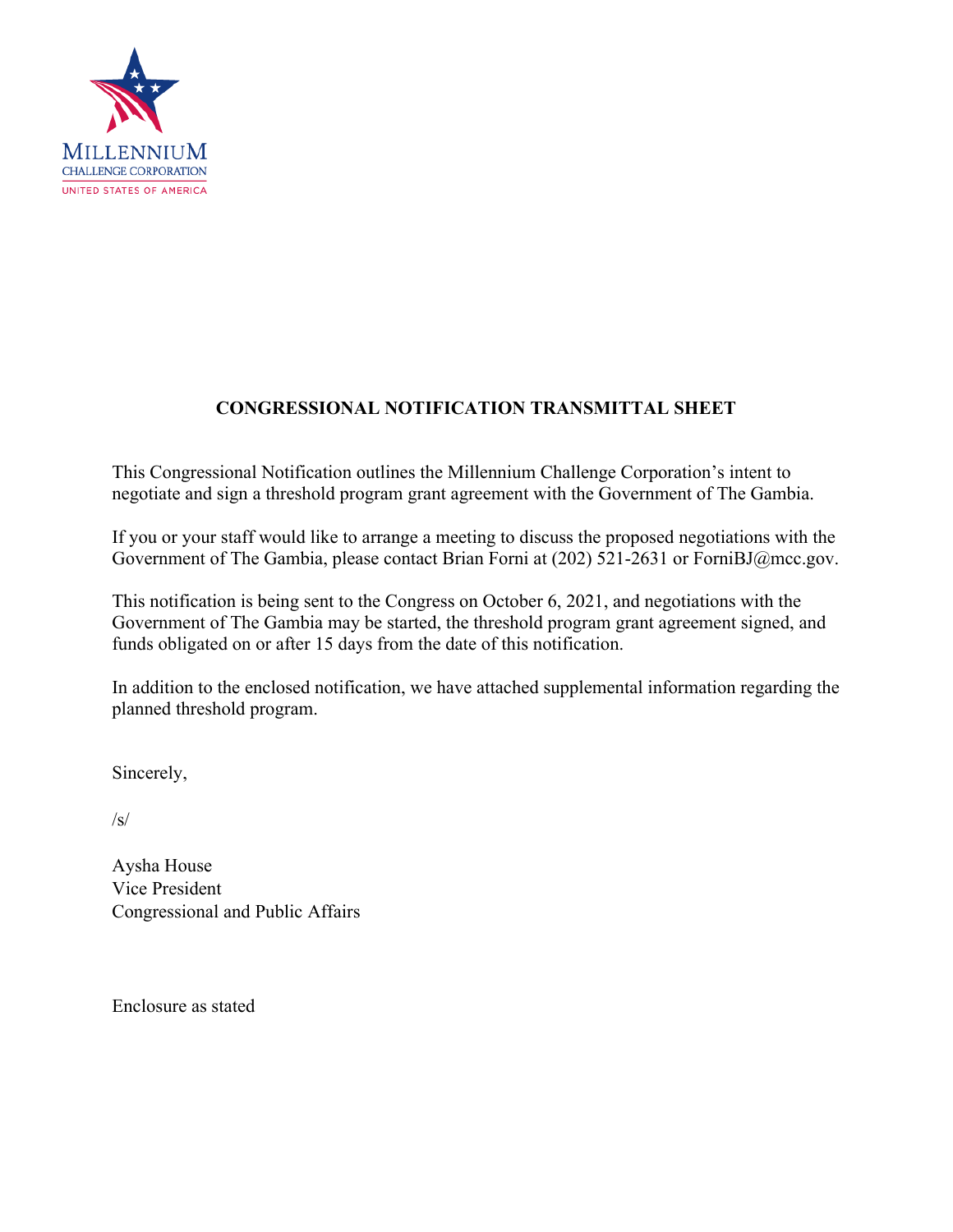# **MILLENNIUM CHALLENGE CORPORATION CONGRESSIONAL NOTIFICATION**

October 6, 2021

| PROGRAM:                 | <b>Threshold</b> |
|--------------------------|------------------|
| APPROPRIATIONS CATEGORY: | Fiscal Year 2018 |
| OBLIGATION AMOUNT:       | \$25,000,000     |

Pursuant to Division K, Title III, section 7015(c) and the heading "Millennium Challenge Corporation" of the Consolidated Appropriations Act, 2018; and section 610(a) of the Millennium Challenge Act of 2003, as amended (the "Act"), this notification is to advise you that the Millennium Challenge Corporation (MCC) intends to negotiate and sign an agreement with the Government of The Gambia obligating up to \$25,000,000 of fiscal year 2018 funds for a program of assistance under section 616 of the Act (the "Threshold Program").

The proposed Threshold Program with The Gambia is designed to support policy and institutional reforms in an area identified as a critical constraint to economic growth and poverty reduction: the unreliable and inadequate supply of electricity in the country.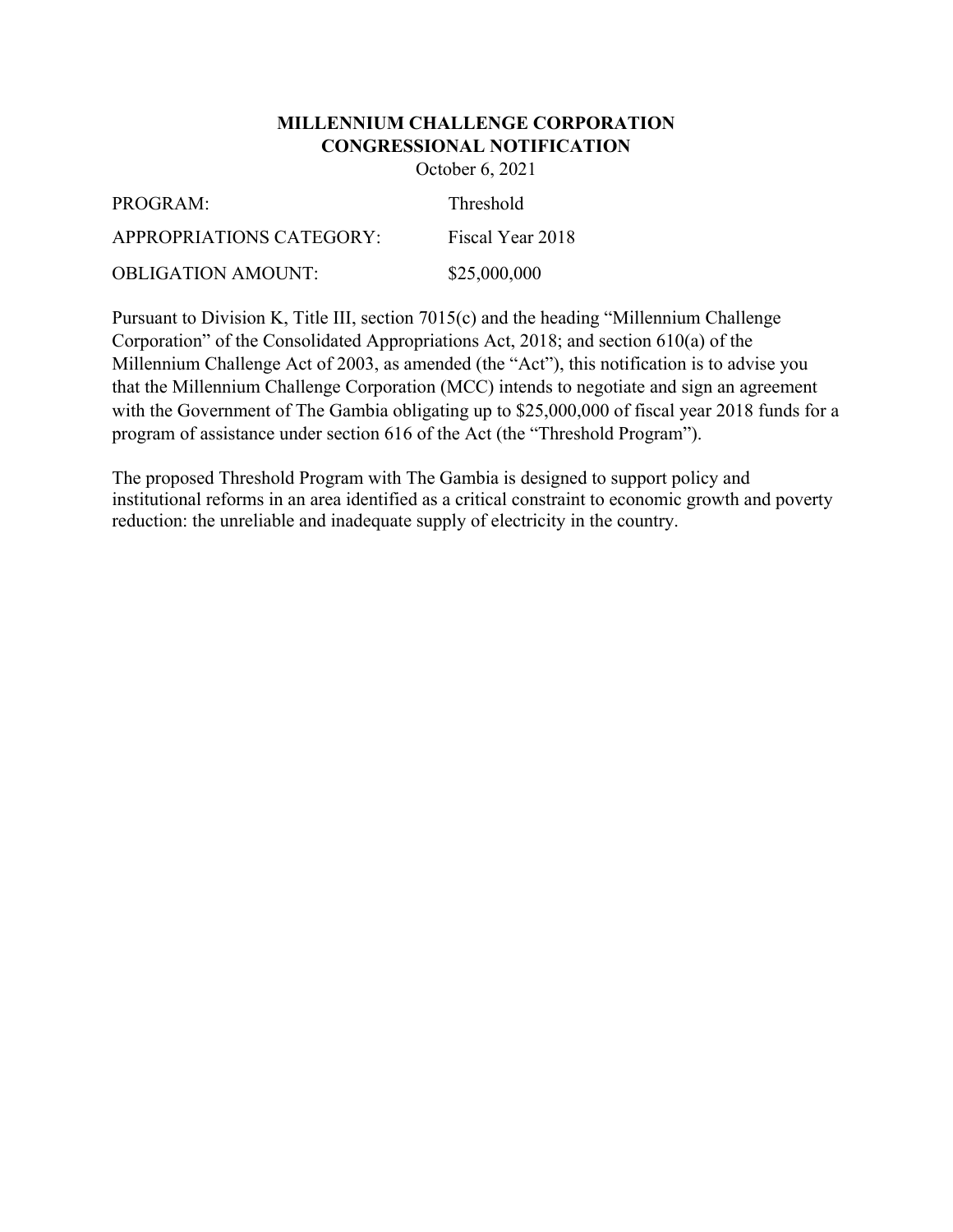# **SUPPLEMENTAL INFORMATION PROPOSED GAMBIA THRESHOLD PROGRAM**

#### **Overview**

The proposed Gambia threshold program seeks to assist the Government of The Gambia in addressing its major constraint to economic growth: the unreliable and inadequate supply of electricity in the country. The threshold program will address this constraint through two projects: the Power Sector Governance Project and the Power Sector Operations Project.

# **Background and Context**

#### *Selection and Eligibility Overview*

The Gambia was selected by the MCC Board of Directors in December 2017 to develop a threshold program. The country's selection followed the November 2016 presidential election in which long-time President Yahya Jammeh was voted out of office in landmark free and fair elections. President Adama Barrow took office in January 2017 in The Gambia's first-ever democratic transition of power and instituted several reforms during his first year in office. While The Gambia failed the scorecard at the time of its selection due to failing the Democratic Rights hard hurdle, MCC's Board expected that its democratic rights scores would improve as a result of its peaceful, democratic transition.

In FY 2019, The Gambia passed the scorecard for the first time since FY 2011 due to newly passing the Political Rights indicator—and thus, the Democratic Rights hard hurdle—and 13 of 20 indicators overall. In FY 2021, The Gambia passed the scorecard, and passed the Civil Liberties indicator for the first time since FY 2009. It has also strengthened its score on the Control of Corruption indicator, rising from the 55th percentile in FY 2018 to the 92nd percentile in FY 2021.

In 2019, The Gambia was listed as Tier 3 on the U.S. Department of State's annual Trafficking in Persons (TIP) Report, preventing MCC from moving forward with program development that year. However, after the Government took steps to strengthen its fight against trafficking, The Gambia was upgraded to Tier 2 Watch List on the 2020 TIP Report and remains there in the 2021 Report. MCC continues to encourage the Government to follow the State Department's recommended actions listed in the annual TIP report to avoid a downgrade to Tier 3.

# *Summary of Constraints to Growth*

 MCC and the Government of The Gambia identified the unreliable and inadequate supply of electricity as a binding constraint to economic growth in the country. The electrical grid in The Gambia is prone to frequent outages as well as historically poor fiscal and operational management at the utility, the National Water and Electricity Company (NAWEC). This constraint forces firms and individual customers to incur high selfgeneration costs, or even forego consistent electricity access.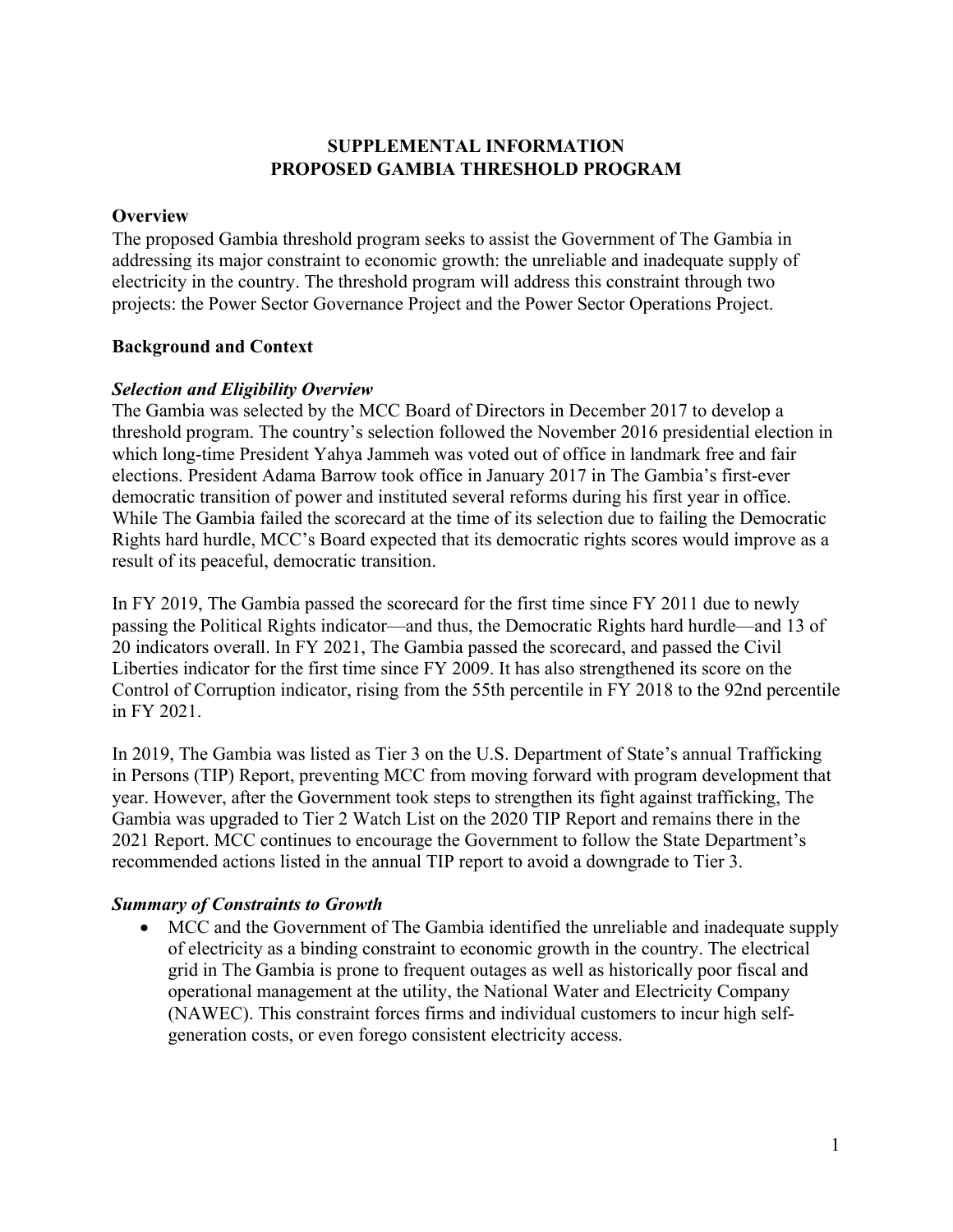#### *Country Context*

The Gambia is the smallest country on the African mainland. Except for its Atlantic coastline, the country is surrounded by Senegal and is divided by the Gambia River. In 2021, the population reached approximately 2.5 million, with a majority living in urban areas in the districts surrounding the capital, Banjul. The Gambia is one of the most urbanized countries on the continent with both high internal mobility and external migration, especially to Europe. More than 79% of the population is under 35 and youth unemployment, at 38%, is one of the highest in the region.

Following the democratic ouster of former president Yahya Jammeh in January 2017, The Gambia has moved into a more democratic era that has seen free and fair elections, improvements in civil liberties, and a focus on integrating into the international community. A truth, reconciliation, and reparations commission, launched in 2018, has worked to uncover the crimes that were committed during the Jammeh era.

Electricity services are primarily concentrated in the Greater Banjul Area, though there are efforts underway to install electrical mini-grids in underserved areas outside of the capital. Integration with regional sources of generation and transmission are underway as well.

In recent years, the electrification rate has increased to over 50% and The Gambia has committed to an ambitious goal of achieving universal electrical access by 2025. The Gambia has also committed to reduce CO2 emissions in alignment with the 2015 Paris Accords, with a focus on imports from Senegal, Guinea, and Côte d'Ivoire, and domestic solar generation. While The Gambia has historically relied significantly on heavy fuel oil for its domestic generation, there has been recent progress towards regional integration and the prioritization of renewables.

#### **Program Summary and Budget**

The threshold program aims to reduce poverty through economic growth in The Gambia by improving the governance and operations of the power sector. On the governance front, MCC will help The Gambia to develop a more effective, accountable, and transparent power sector via support to NAWEC, the National Assembly, civil society, and the media. Regarding operations, MCC will support NAWEC in improving its capability to operate a power system that is adequate to meet existing and growing demand consistent with The Gambia's stated Nationally Determined Contributions under the 2015 Paris Agreement.

Below is a summary describing the components of the proposed threshold program and the anticipated budget of up to \$25 million.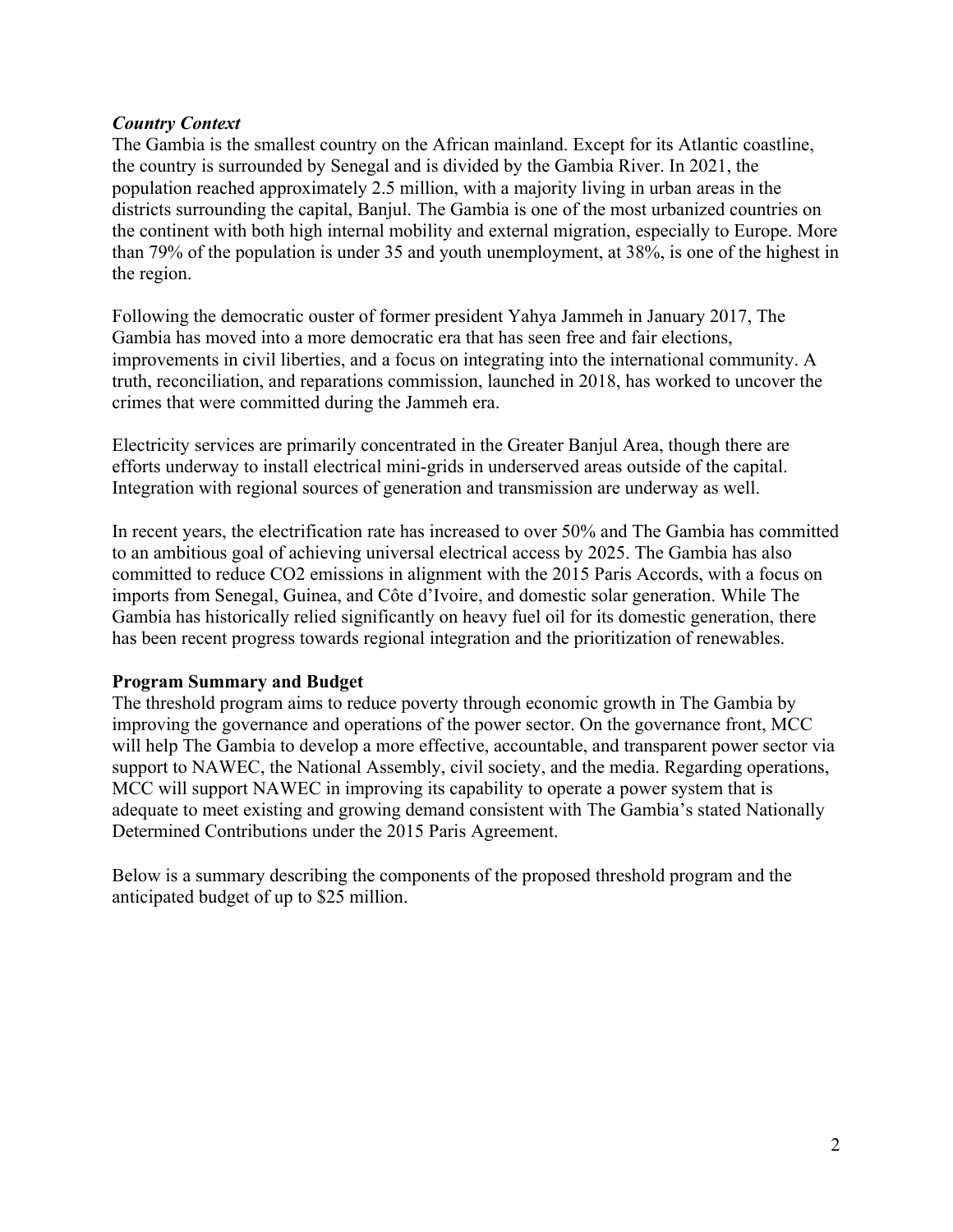| Component                                            | US \$        |
|------------------------------------------------------|--------------|
| 1. Project #1: Power Sector Governance Project       | \$8,400,000  |
| 1.1 Activity 1: Building Power Sector Governance     | \$6,800,000  |
| Capacity                                             |              |
| 1.2 Activity 2: Accountability and Oversight for the | \$1,600,000  |
| Power Sector                                         |              |
| 2. Project #2: Power Sector Operations Project       | \$11,600,000 |
| 2.1 Activity 1: Fundamental Change and Building      | \$3,900,000  |
| Commitment                                           |              |
| 2.2 Activity 2: Strategic Investment and             | \$7,700,000  |
| <b>Consolidating Change</b>                          |              |
| 3. Monitoring and Evaluation (M&E)                   | \$1,000,000  |
| 4. Program Administration and Oversight              | \$4,000,000  |
| <b>Threshold Program Total</b>                       | \$25,000,000 |

# **Table 1: The Gambia Threshold Program Budget**

#### **Proposed Projects**

# *Project #1: Power Sector Governance Project (Governance Project)*

The objective of the Governance Project is to develop more effective, accountable, and transparent power sector governance in The Gambia. The Governance Project will use a "learning by doing" adaptive approach in which teams of stakeholders work to identify the underlying causes of regulatory, administrative, and operational challenges, and then work to solve those problems through a disciplined, iterative, and action-oriented approach. The Governance Project will focus on four reform areas: legal and regulatory; policy and planning; NAWEC structure and governance; and external oversight and accountability.

- The first activity, "Building Power Sector Governance Capacity," will work to provide Gambian power sector stakeholders with the skills, information, and authority needed to use appropriate government processes to solve problems and to drive improved performance of the power sector to increase access to reliable and adequate electricity services for all Gambian citizens.
- The second activity, "Accountability and Oversight for the Power Sector," will strengthen the ability of public stakeholders such as The Gambia's Public Utility Regulatory Agency, civil society, the media, and the National Assembly to influence the development, governance, and operations of the power sector to better reflect their interests and needs. A window of opportunity has opened with the democratic transition in The Gambia and increased access to information will improve stakeholders' understanding of the power sector and strengthen their capacity to influence the Government and NAWEC in a responsible and effective manner.